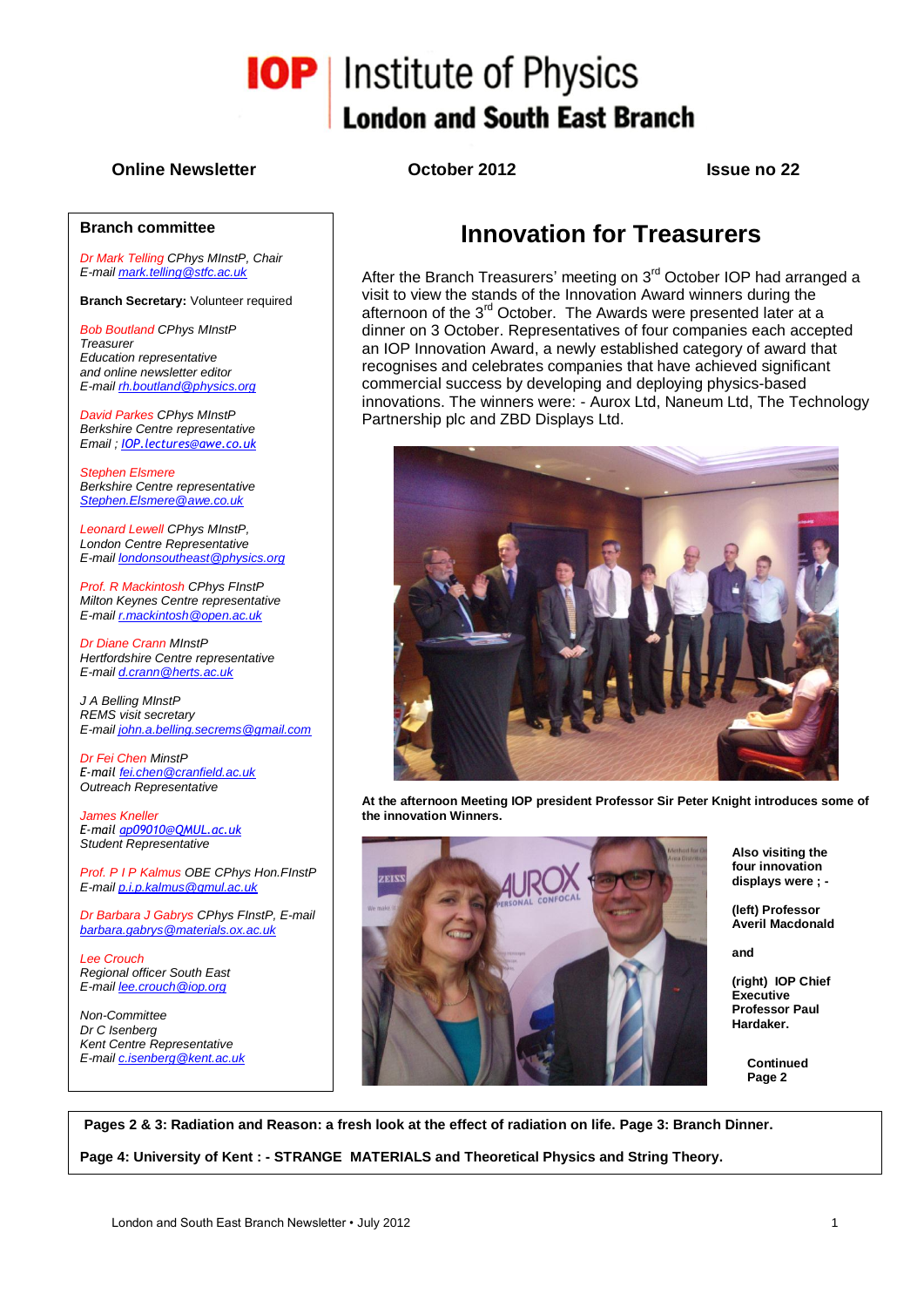

**Innovation Awards Afternoon: (Right Picture) A Technology Partnership plc micro device for drug delivery.**

The ZDB display highlighted a set of fully graphic electronic shelf labels and associated software for the retail industry. No battery power is required to maintain the display. Aurex was displaying an affordable attachment to a conventional microscope that enables high quality 3D images to be acquired in real time. Naneum Ltd presented an easily portable device to measure particle size distribution over a range of 5nm to 500nm suitable for aerosol science and indoor/outdoor air quality to name just two applications. As shown above the Technology Partnership were exhibiting devices using an nano pump, the right hand picture shows a nebuliser for asthma patients.



### **Radiation and Reason: a fresh look at the effect of radiation on life.**

Professor Wade Allison, Oxford University, presented his Radiation and Reason talk to the Branch at the Institute of Physics on 17th October 2012.

There is a widespread belief that nuclear energy is inexorably dangerous, and this phobic attitude stems from the events leading to the nuclear bombings on Hiroshima and Nagasaki in 1945 and the Cold War era. The fear of an imminent annihilating holocaust has been present in the human mind ever since and accidental events at nuclear plants at Chernobyl and more recently, Fukushima, have corroborated this. The panic not only affects lay persons but extends to governmental institutions, which the media use as a fertile ground to instil more fear. But is radiation such a deadly influence that has to be avoided at all costs? Are these fears based and justified on solid empirical data?

Everything is made of atoms. Atoms have a nucleus, 100,000 smaller than the atom, heavy, electrically charged, stable and unchanged. Only 1 nucleus in a million has changed since the formation of the earth 6,000 years ago. This change is denominated radioactive decay. **Continued page 3**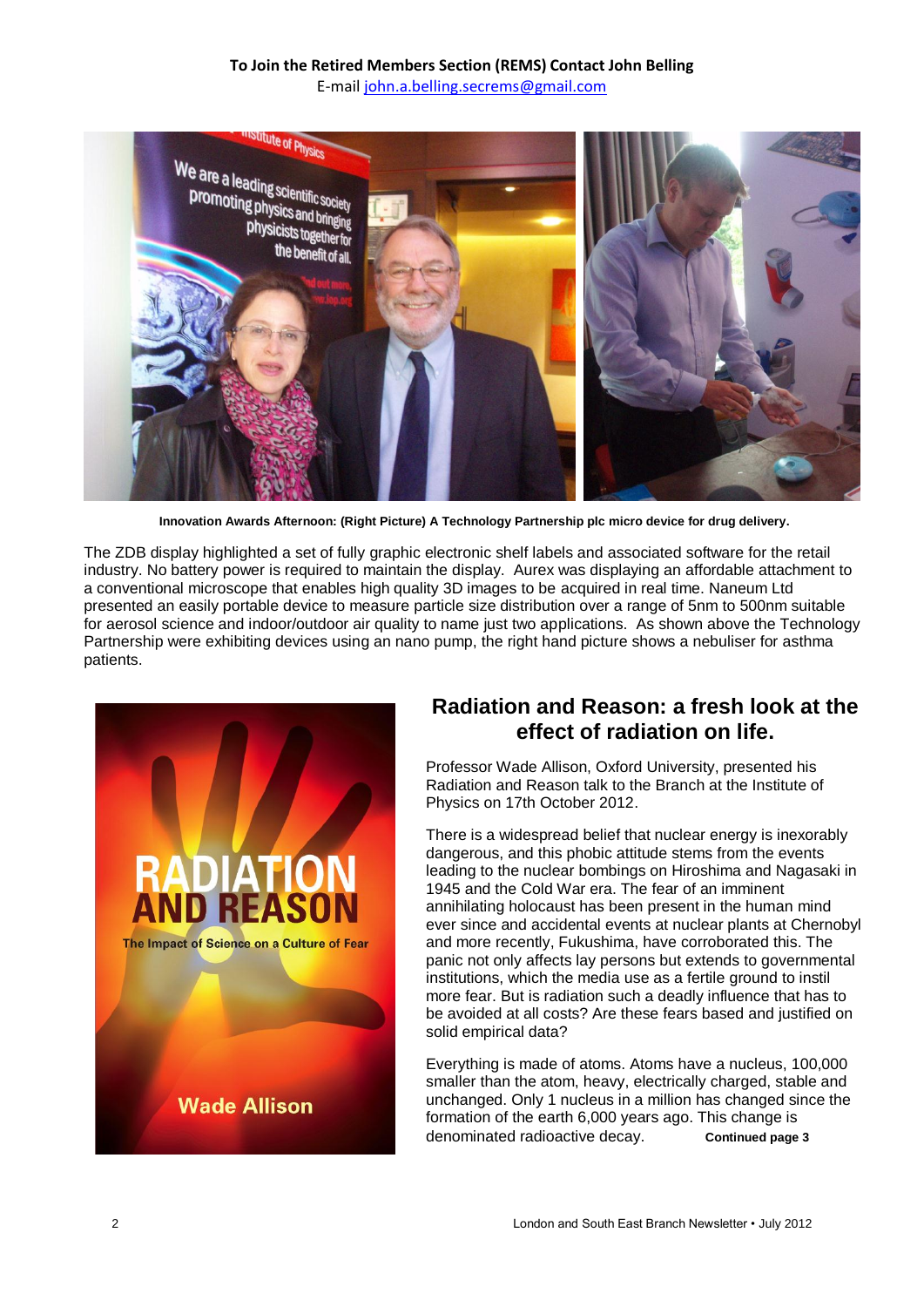**Continued from page 2**

Every nucleus remains completely isolated because of its small size and by the intense repulsive force of its electric charge. There exists natural radioactivity within the Earth since its formation, and this radioactivity and heat that contributes to earthquakes, volcanoes and tsunamis.

On March 11 2011 a magnitude-9 earthquake struck the northwest coast of Japan and generated a tsunami that completely devastated a wide coastal area. This resulted in significant loss of life ->20,000 persons died- and socio economical loss.

Neutrons exist only inside a nuclear reactor that is 'on' at the time or inside a nuclear weapon at the moment of explosion. As soon as the earthquake was detected, all nuclear reactors were switched off and the neutrons were absorbed. By the time the tsunami struck there was only radioactive decay in the reactors. This generated immense heat that was damaging, in the absence of sufficient cooling water to keep both the temperature and pressure down. At high temperature, the nuclear fuel containers made of zirconium reacted with water, releasing hydrogen. This exploded when outside, but these explosions were no worse than the destructive fires. So the damage here was chemical, not nuclear.

Interestingly, radiation exists ubiquitously in nature and is successfully used in medicine for the treatment of malignancies. The average monthly dose received from natural sources is ~0.2 mSv. A CT scan dose is 5-10mSv. PET and SPECT scans are also within that range and these dosages are innocuous unless the number exceeds of >10 monthly.

In radiotherapy, dosages of >50,000Sv are given to tumours, spread over several weekly treatments, and despite some protection, peripheral noncarcinogenic tissues also receive some radiation, but they withstand it. At Chernobyl, 27 of the 42 the fire-fighters receiving doses above 4,000mSv died in a few weeks whereas none of the 140 died with a dose below 2,000mSv. There were some cases of child thyroid cancer from radioactive iodine, the majority of them treatable. The effects of radiation on the body affect the double stranded DNA molecule. The DNA can repair itself. But oxygen radicals also damage the DNA molecule. The radiation damage can be acute (Acute Radiation Syndrome) or more prolonged.

There have been no radiation-related casualties at Fukushima yet and the chances of occurring are remote. The more devastating blows in the region

have been economic, social and psychological.

In summary Professor Wade Allison regards nuclear energy as safe, affordable and in the long run, effective and more economical. There are risks posed to humankind and the planet, but these are originating from: CO2 waste from fossil fuels, biological waste, climate change, financial crises and other economic concerns. New safety levels for human radiation exposure are suggested: 100 millisievert in a single dose, 100 mSv in total in any month; 5,000 mSv as a total of whole-of-life exposure. Education, information and general understanding will play an important and decisive role in demystifying the nuclear phobia that currently afflicts our society.

**Dr N M Calvo**



**The Institute of Physics, 76 Portland Place, London, W1B 1NT, UK.**

**Tel 020 7470 4800. Fax 020 7470 4848**